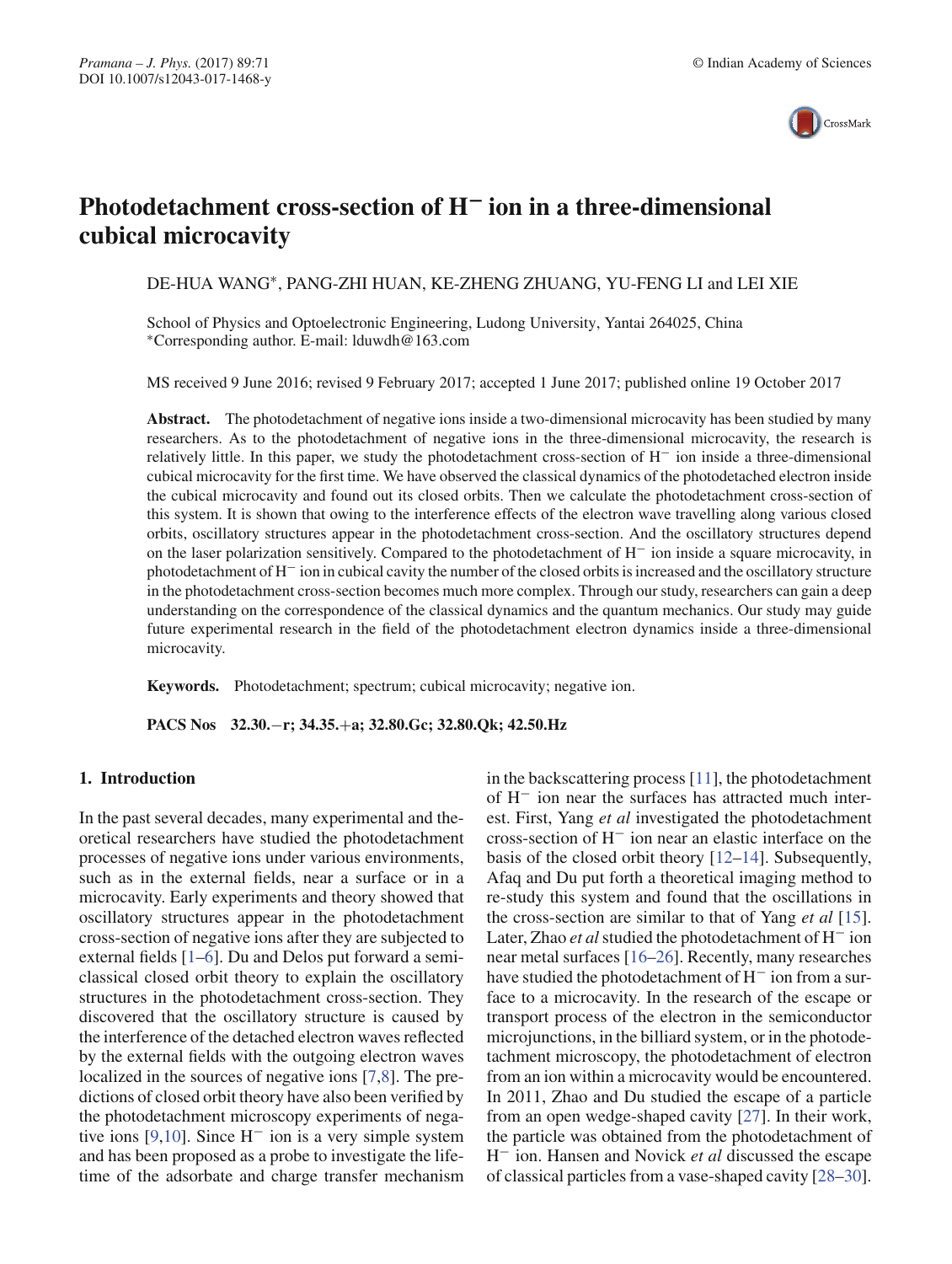Our group and Zhao *et al* have studied the photodetachment of H− ion inside a closed square, circular or an equilateral triangle microcavity [31–34]. Most of these previous studies were concentrated on the photodetachment of H− ions inside a two-dimensional microcavity. As to the photodetachment of  $H^-$  ions inside a threedimensional microcavity, the reports are very little to the best of our knowledge. But it is necessary to carry out this study, because in the study of escape and transport process of electron through semiconductor microjunctions, the shapes of many devices are usually cubical or spherical. In this work, we study the photodetachment of H− ion inside a three-dimensional microcavity for the first time. In order to calculate the photodetachment cross-section of this system, we find out the closed orbits of the detached electron inside the cubical microcavity. Compared with the photodetachment of H− ion inside a square microcavity [31], the number of orbits of the detached electron is increased and the oscillations in the photodetachment cross-section become much more complex. The microcavity presented in this study for the physical system is very useful to understand the photodetachment of negative ions. We hope that our work may guide future photodetachment microscopy experiments inside a microcavity.

This paper is planned as follows: In §2, we discuss the classical motion of the detached electron inside a cubical microcavity and find out the closed orbits of the detached electron. Then we obtain an analytical formula for calculating the photodetachment cross-section of this system. In §3, we calculate the photodetachment cross-section of this system. The dependence of the cross-section on the laser polarization is discussed in detail. Conclusions and perspectives are given in §4. Atomic unit (which is abbreviated as a.u.) is used in this work unless indicated otherwise.

#### **2. Derivation of the photodetachment cross-section**

#### 2.1 *The classical motion of the detached electron*

A schematic plot of the photodetachment of H− ion inside a cubical microcavity is shown in figure 1. We put H− ion at the origin, while a cubical microcavity is placed in the  $x-y-z$  plane. The side length of the cubical microcavity is *a*. As in previous studies, H− ion can be regarded as a one-electron system. The binding potential between the active electron and the hydrogen atom is a short-ranged, spherically symmetric one. Based on the physical picture of the closed orbit theory [7], when a laser light irradiates H− ion inside a cubical microcavity, the active electron may absorb a photon. If the photon energy is larger than the binding energy between the electron and hydrogen atom, the active electron will be photodetached. The detached electron may move away from the negative ion in all possible directions. Due to the influence of the microcavity, the detached electron cannot move to infinity. When the electron hits the surfaces of the microcavity, it will be reflected. In this work, we still neglect the interaction between the detached electron and the surfaces. So the surfaces of the microcavity can be considered as elastic ones [27]. After several reflections by the surfaces of the microcavity, the electron may return to the origin, thus forming closed orbits. The interference between the returning electron waves with the outgoing source waves causes oscillating structures in the photodetachment cross-section. In order to calculate the photodetachment cross-section of H− ion inside a cubical microcavity, we must find out all the closed orbits of the detached electron. The motion of the detached electron inside a cubical microcavity is similar to a cubic billiard [35,36]. Suppose the electron is emitted from the origin, we use three nonnegative integers (*p*, *q*, *m*) to distinguish different closed orbits, where 2*p*, 2*q* and 2*m* denote the number of hits on the surfaces along *x*, *y*, *z* directions, respectively. Then the length of the detached electron's closed orbit is

$$
L(p, q, m) = 2a\sqrt{p^2 + q^2 + m^2}.
$$
 (1)



**Figure 1.** Schematic plot of the photodetachment of H− ion inside a cubical microcavity. The H− ion lies at the origin, a cubical microcavity is placed in the *x*−*y*−*z* plane. The length of the side of the cubical microcavity is *a*. The direction of the outgoing electron is denoted by two spherical angles  $\theta_{\text{out}}$ and  $\varphi_{\text{out}}$ .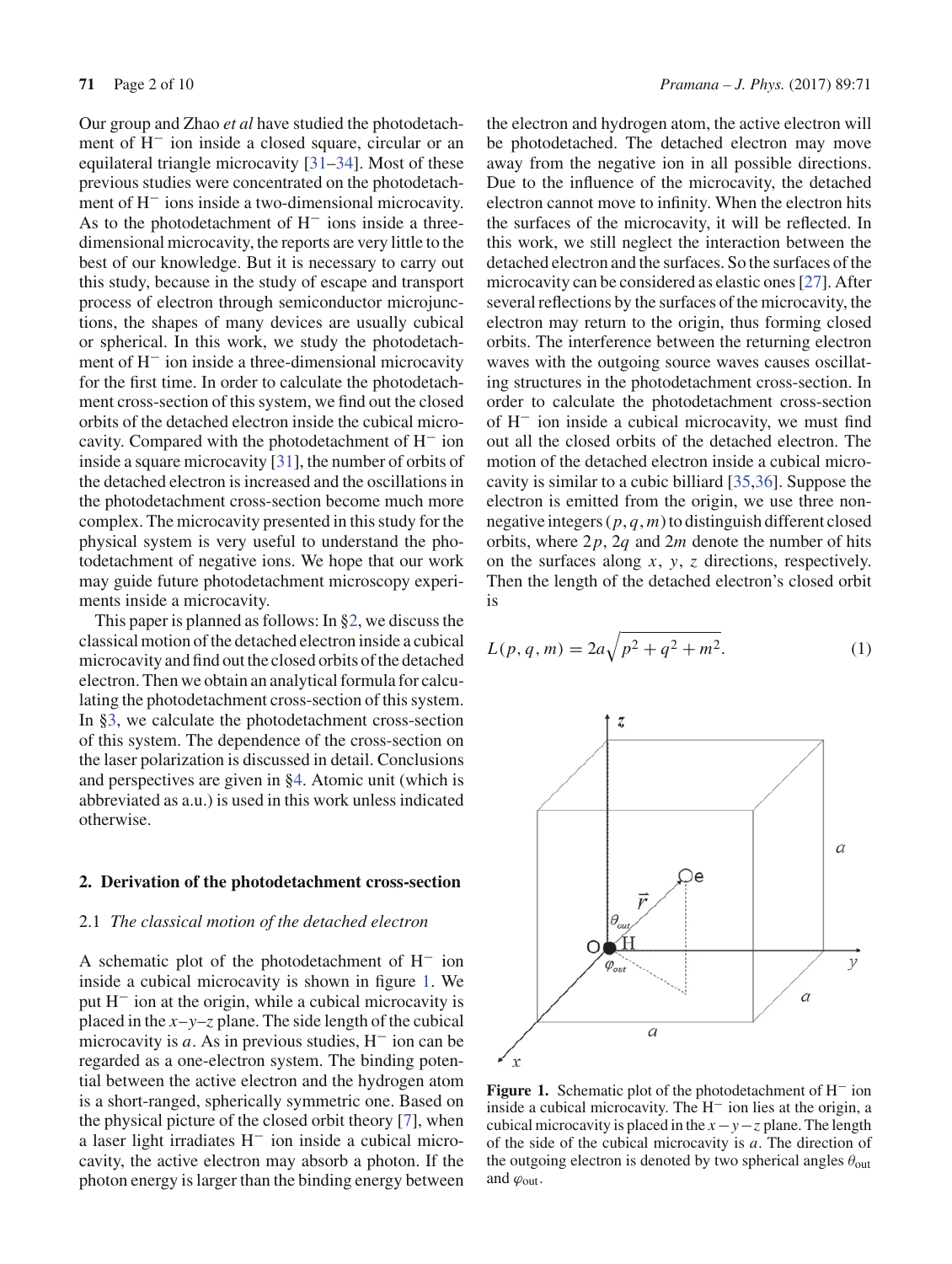

**Figure 2.** Some closed orbits of the detached electron inside a cubical microcavity. The values of *p*, *q* and *m* for different closed orbits are given in each plot.

If we use spherical angles  $\theta_{\text{out}}$ ,  $\varphi_{\text{out}}$  to denote the outgoing directions of the electron, then

.

$$
\tan \theta_{\text{out}} = \frac{\sqrt{p^2 + q^2}}{m}, \quad \tan \varphi_{\text{out}} = \frac{q}{p}
$$

Some of the closed orbits are given in figure 2. Figure 2a shows that the closed orbit leaves the origin in a direction with the spherical angles  $\theta_{\text{out}} = 54.73^{\circ}$ ,  $\varphi_{\text{out}} = 45^{\circ}$ , which is denoted as  $(1,1,1)$  closed orbit. After emitting from the origin, it travels toward the top corner of the microcavity and then returns back

to the origin. Figure 2b shows the  $(1,2,1)$  closed orbit, which leaves the origin at the outgoing angle  $\theta_{\text{out}}$  = 65.90°,  $\varphi_{\text{out}}$  = 63.43°, reflects by the right surface once, it then travels toward the left top corner of the microcavity and returns back to the origin. Similar descriptions can be given to the other closed orbits. Suppose the side length of the cubic microcavity  $a = 100$  a.u. In table 1, we summarize the numbers of collisions *p*, *q*, *m*, the length *L*, and the outgoing angle  $\theta_{\text{out}}$ ,  $\varphi_{\text{out}}$  of the closed orbits with length  $L \le 1000$  a.u.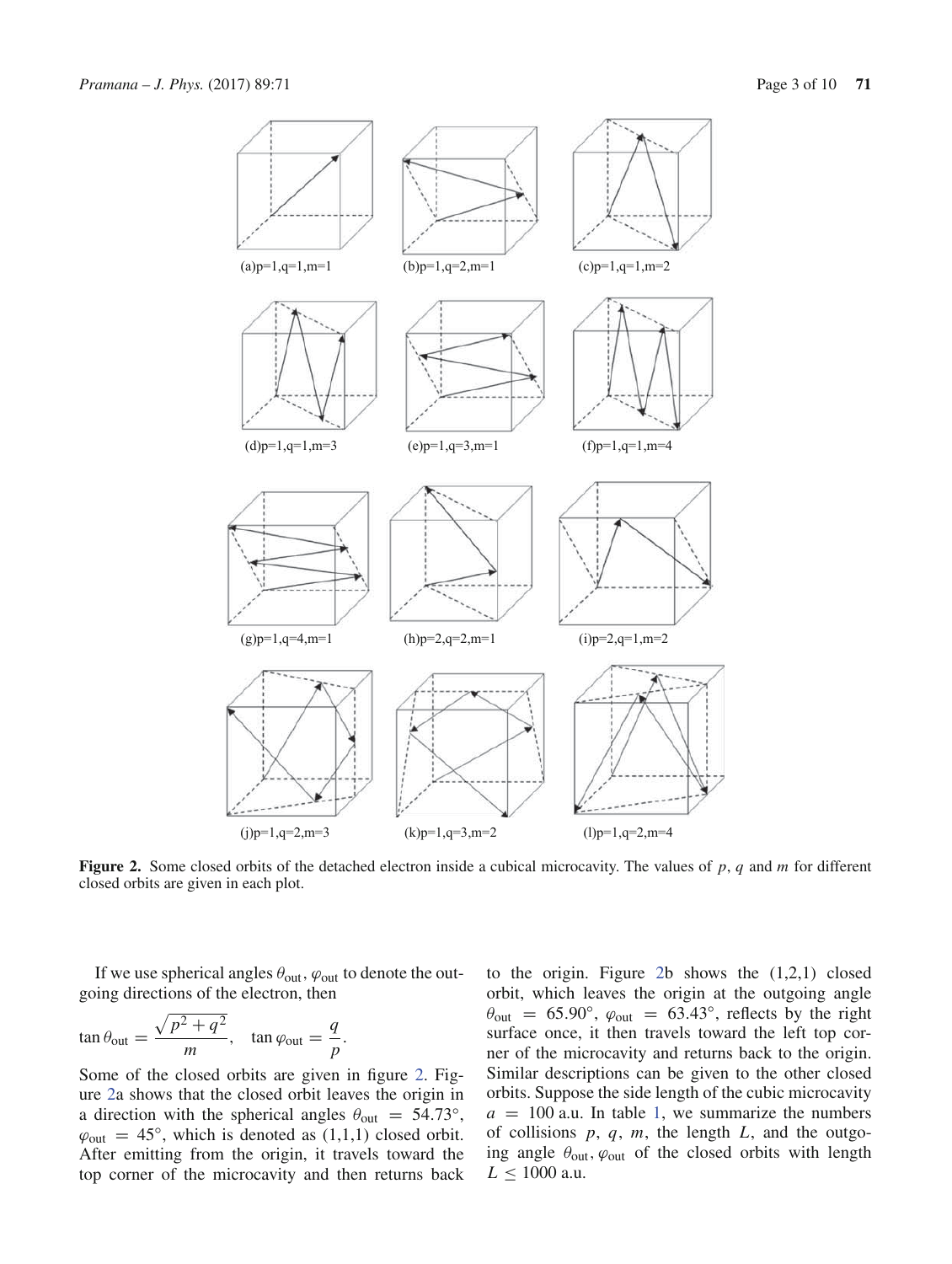**Table 1.** The geometry parameters of some closed orbits inside a cubical microcavity.

| (p, q, m) | $L$ (a.u.) | $\theta_{\text{out}}$ (deg.) | $\varphi_{\text{out}}$ (deg.) |
|-----------|------------|------------------------------|-------------------------------|
| (1,1,1)   | 346.41     | 54.73                        | 45.00                         |
| (1,1,2)   | 489.90     | 35.26                        | 45.00                         |
| (1,2,1)   | 489.90     | 65.90                        | 63.43                         |
| (2,1,1)   | 489.90     | 65.90                        | 26.56                         |
| (1,2,2)   | 600.00     | 48.19                        | 63.43                         |
| (2,1,2)   | 600.00     | 48.19                        | 26.56                         |
| (2,2,1)   | 600.00     | 70.53                        | 45.00                         |
| (1,1,3)   | 663.32     | 25.24                        | 45.00                         |
| (1,3,1)   | 663.32     | 72.45                        | 71.56                         |
| (3,1,1)   | 663.32     | 72.45                        | 18.43                         |
| (2,2,2)   | 692.82     | 54.73                        | 45.00                         |
| (1,2,3)   | 748.33     | 36.70                        | 63.43                         |
| (1,3,2)   | 748.33     | 57.69                        | 71.56                         |
| (2,1,3)   | 748.33     | 36.70                        | 26.56                         |
| (2,3,1)   | 748.33     | 74.50                        | 56.31                         |
| (3,1,2)   | 748.33     | 59.69                        | 18.43                         |
| (3,2,1)   | 748.33     | 74.50                        | 33.69                         |
| (2,2,3)   | 824.62     | 43.31                        | 45.00                         |
| (2,3,2)   | 824.62     | 60.98                        | 56.31                         |
| (3,2,2)   | 824.62     | 60.98                        | 33.69                         |
| (1,1,4)   | 848.53     | 19.47                        | 45.00                         |
| (1,4,1)   | 848.53     | 76.37                        | 75.96                         |
| (4,1,1)   | 848.53     | 76.37                        | 14.04                         |
| (1,3,3)   | 871.78     | 46.51                        | 71.56                         |
| (3,1,3)   | 871.78     | 46.51                        | 18.43                         |
| (3,3,1)   | 871.78     | 76.73                        | 45.00                         |
| (1,2,4)   | 916.51     | 29.21                        | 63.43                         |
| (1,4,2)   | 916.51     | 64.12                        | 75.96                         |
| (2,1,4)   | 916.51     | 29.21                        | 26.56                         |
| (2,4,1)   | 916.51     | 77.40                        | 63.43                         |
| (4,1,2)   | 916.51     | 64.12                        | 14.03                         |
| (4,2,1)   | 916.51     | 77.39                        | 26.56                         |
| (2,3,3)   | 938.08     | 50.24                        | 56.31                         |
| (3,2,3)   | 938.08     | 50.24                        | 33.69                         |
| (3,3,2)   | 938.08     | 64.76                        | 45.00                         |
| (2,2,4)   | 978.80     | 35.26                        | 45.00                         |
| (2,4,2)   | 978.80     | 65.90                        | 63.43                         |
| (4,2,2)   | 978.80     | 65.90                        | 26.56                         |

2.2 *Photodetachment cross-section of H*<sup>−</sup> *ion inside a cubical microcavity*

According to the closed orbit theory [8], the total photodetachment cross-section of H− ion inside a microcavity can be written as a smooth background term  $\sigma_0(E)$  plus an oscillating term, which can be written as follows:

$$
\sigma(E) = \sigma_0(E) + \sigma^{osc}(E), \qquad (2)
$$

where

$$
\sigma_0(E) = \frac{16\sqrt{2}\pi^2 B^2 E^{3/2}}{3c(E_b + E)^3}
$$

represents the photodetachment cross-section of H− ion in a free space, which is independent of the microcavity [8].  $B = 0.31552$  is a constant, which is related to the normalization of the initial bound state of H− ion. *c* is the speed of the light, which is approximately 137 a.u.  $E_b = k_b^2/2$  is the binding energy of the electron with the hydrogen atom,  $E<sub>b</sub> = 0.754$  eV.

 $\sigma^{osc}(E)$  is the oscillating photodetachment crosssection, which is related to the shape of the microcavity. For our system, this term corresponds to the contribution of the returning wave travelling along various detached electron's closed orbits in the cubical microcavity [27]:

$$
\sigma^{osc}(E) = -\frac{4\pi}{c}(E + E_b) \text{Im}\langle D\psi_i | \psi_{\text{ret}} \rangle,
$$
 (3)

where  $\psi_i(\vec{r})$  is the initial bound-state wave function of  $H^-$  ion,  $\psi_i(\vec{r}) = Be^{-k_b r}/r = R(r)$ .  $|D\psi_i\rangle$  is the modified wave function due to operation of *D*. *D* is the dipole operator, which is equal to the projection of an electron coordinate along the polarization direction of the laser light:  $D = a_x x + a_y y + a_z z$  [5]. For different polarization light, the parameters  $a_x$ ,  $a_y$ ,  $a_z$  are different. For *x*-polarized laser light,  $a_x = 1$ ,  $a_y = a_z = 0$ ; for *y*-polarized laser light,  $a_x = 0$ ,  $a_y = 1$ ,  $a_z = 0$ ; for *z*-polarized laser light,  $a_x = a_y = 0, a_z = 1$ . If we adopt the spherical coordinate system, then the dipole operator for *x*-polarized laser light is:  $D = r \sin \theta \cos \varphi$ . For ypolarized laser light,  $D = r \sin \theta \sin \varphi$ . For *z*-polarized laser light,  $D = r \cos \theta$ . When a dipole operator *D* acts on the initial-state wave function  $\psi_i(\vec{r})$ , we get

$$
D|\psi_i\rangle = rR(r)\chi(\theta,\varphi),\tag{4}
$$

where  $\chi(\theta, \varphi)$  is the angular factor, which can be expressed as [5]

$$
\begin{aligned} \chi_x(\theta, \varphi) &= \sin \theta \cos \varphi, \\ \chi_y(\theta, \varphi) &= \sin \theta \sin \varphi \\ \chi_z(\theta, \varphi) &= \cos \theta. \end{aligned} \tag{5}
$$

 $\psi_{\text{ret}}$  in eq. (3) is the returning detached electron wave function near the negative ion, which is related to the initial outgoing detached electron wave  $\psi_{\text{out}}(R, \theta, \varphi)$ as

$$
\psi_{\text{ret}}(r,\theta,\varphi) = \sum_{j} \psi_{\text{out}}(R,\theta,\varphi) A_j e^{i[S_j - \mu_j \pi/2]},\qquad(6)
$$

where the sum runs over all the electron's closed orbits going out from and later returning to the origin,  $A_i$ ,  $S_i$ and  $\mu_i$  are the amplitude, action and the Maslov index of the *j*th closed orbit. The initial outgoing electron wave from the negative ion can be written as [31]

$$
\psi_{\text{out}}(R,\theta,\varphi) = \frac{4Bki}{(k_b^2 + k^2)^2} \frac{e^{ikR}}{R} \chi(\theta,\varphi) \tag{7}
$$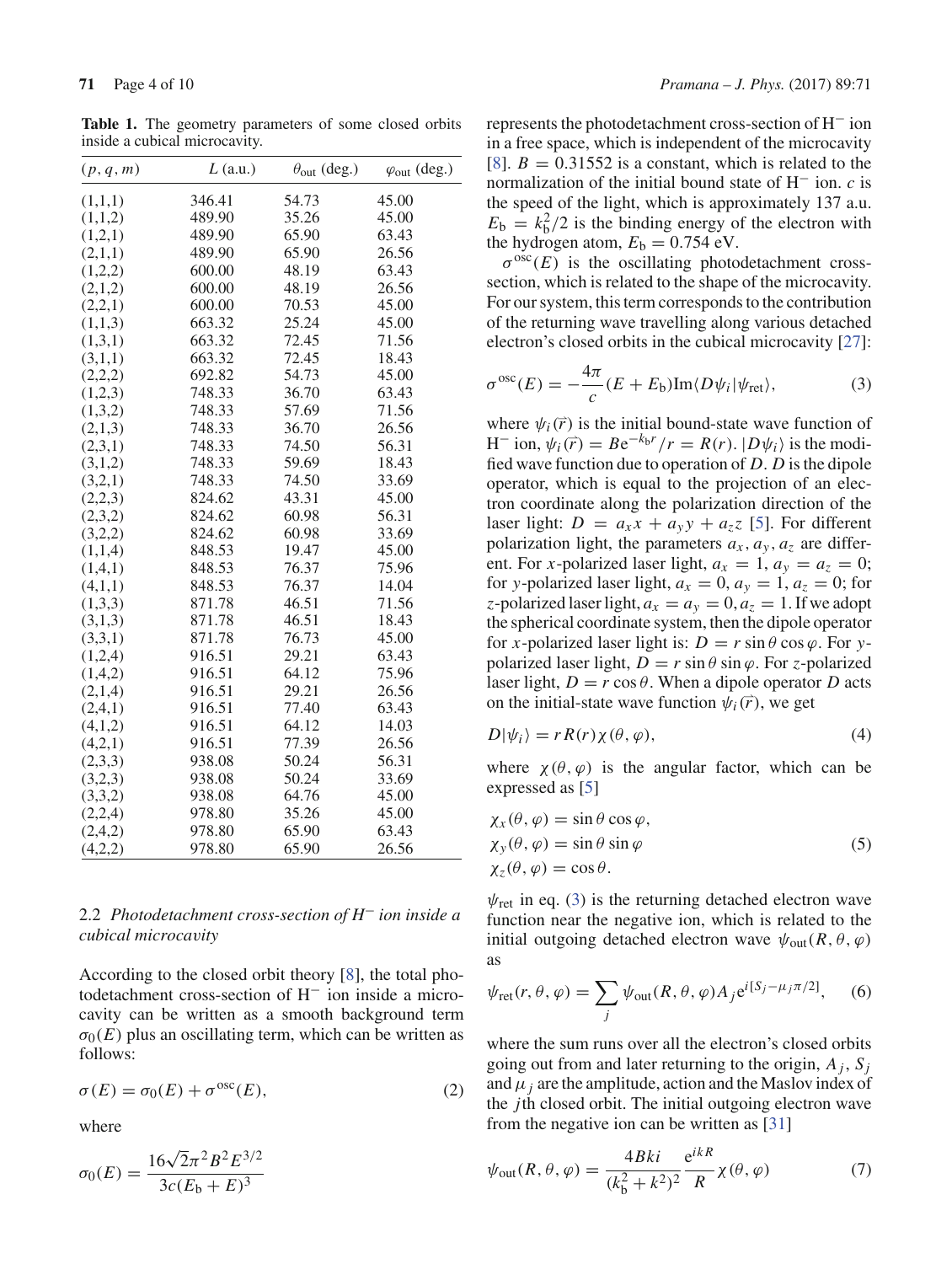in which *R* is the radius of a small sphere,  $R \approx 5.0$  a.u.  $k = \sqrt{2E}$  is the momentum of the detached electron.

The amplitude  $A_j$  in eq. (6) measures the divergence of adjacent trajectories from the *j*th closed orbit:

$$
A_j = \left| \frac{J_j(t_0)}{J_j(T_j)} \right|^{1/2}.
$$

 $J_i(t)$  is the Jacobian, which is defined as

$$
J_j(t) = \frac{\partial(x, y, z)}{\partial(t, \theta_{\text{out}}, \varphi_{\text{out}})}.
$$

 $T_i$  is the period of the *j*th closed orbit. Owing to the classical motion of the detached electron in the cubical microcavity, by a careful derivation, we get

$$
A_j = \frac{R}{R + kT_j} = \frac{R}{R + L_j} \tag{8}
$$

in which  $L_i = kT_i$  denotes the length of the *j*th closed orbit.

The classical action along the *j*th closed orbit is defined as:  $S_j = \oint \vec{k} \cdot d\vec{l}$ . For our system,  $S_j = kL_j$ . The Maslov index  $\mu_i$  equals the number of collisions of the *j*th closed orbit with the surfaces of the microcavity.

The returning wave travelling along the *j*th closed orbit is given by

$$
\psi_{\text{ret}}^j(r, \theta, \varphi)
$$
\n
$$
= \frac{i4Bk\chi(\theta_{\text{out}}^j, \varphi_{\text{out}}^j)}{(k_b^2 + k^2)^2} \frac{1}{L_j} e^{i(S_j - \mu_j \pi/2)} e^{i\vec{k}_{\text{ret}}^j \cdot \vec{r}}, \qquad (9)
$$

where  $\vec{k}_{\text{ret}}^j$  is the momentum of the returning electron near the nucleus. When the returning wave returns inside the small sphere of radius  $R$ , it can be approximated by an incoming plane wave:

$$
\psi_{\text{ret}}^j(r,\theta,\varphi) = N_j e^{i\vec{k}_{\text{ret}}^j \cdot \vec{r}}
$$
\n(10)

where  $N_i$  is a matching factor, which can be obtained by matching eqs  $(10)$  and  $(9)$ :

$$
N_{j} = \frac{i4Bk\chi(\theta_{\text{out}}^{j}, \varphi_{\text{out}}^{j})}{(k_{b}^{2} + k^{2})^{2}} \frac{1}{L_{j}} e^{i(S_{j} - \mu_{j}\pi/2)}.
$$
 (11)

To calculate the overlap of the returning wave with the source function  $\langle D\psi_i|\psi_{\text{ret}}\rangle$ , we use the partial wave expansion of the plane wave [5]:

$$
\psi_{\text{ret}}^j(r, \theta, \varphi)
$$
  
=  $4\pi N_j \sum_{l,m} (-i)^l j_l (k_{\text{ret}}^j r) Y_{l,m}(\theta, \varphi) Y_{l,m}^* (\theta_{\text{ret}}^j, \varphi_{\text{ret}}^j),$  (12)

where  $(\theta_{\text{ret}}^j, \varphi_{\text{ret}}^j)$  are angles of the returning electron wave.

Substituting the above equations into eq. (3) and carrying out the overlap integral, we get

$$
\langle D\psi_i|\psi_{\text{ret}}\rangle = -\frac{4\pi B^2 E}{(E_b + E)^4} \sum_j \frac{1}{L_j} \chi(\theta_{\text{out}}^j, \varphi_{\text{out}}^j)
$$

$$
\times \chi^*(\theta_{\text{ret}}^j, \varphi_{\text{ret}}^j) e^{i(kL_j - \mu_j \pi/2)}.
$$
(13)

With the help of the above integral, we obtain the oscillatory part of the photodetachment cross-section:

$$
\sigma^{osc}(E) = \frac{16\pi^2 B^2 E}{c(E_b + E)^3} \sum_j \frac{1}{L_j} \chi(\theta_{out}^j, \varphi_{out}^j)
$$

$$
\times \chi^*(\theta_{ret}^j, \varphi_{ret}^j) \sin(kL_j - \mu_j \pi/2). \qquad (14)
$$

Therefore, the total photodetachment cross-section can be written as

$$
\sigma(E) = \sigma_0(E) + \frac{16\pi^2 B^2 E}{c(E_b + E)^3} \sum_j \frac{1}{L_j} \chi(\theta_{\text{out}}^j, \varphi_{\text{out}}^j)
$$

$$
\times \chi^*(\theta_{\text{ret}}^j, \varphi_{\text{ret}}^j) \sin(kL_j - \mu_j \pi/2). \tag{15}
$$

Using the angular factor given by eq. (5), we can easily get the photodetachment cross-section of H− ion in a cubical microcavity for different polarized laser lights.

For *x*-polarized light,

$$
\sigma_x(E) = \sigma_0(E) + \frac{16\pi^2 B^2 E}{c(E_b + E)^3} \sum_j \frac{1}{L_j} \sin \theta_{out}^j \cos \varphi_{out}^j
$$

$$
\times \sin \theta_{ret}^j \cos \varphi_{ret}^j \sin(kL_j - \mu_j \pi/2). \quad (16)
$$

For *y*-polarized light,

$$
\sigma_y(E) = \sigma_0(E) + \frac{16\pi^2 B^2 E}{c(E_b + E)^3} \sum_j \frac{1}{L_j} \sin \theta_{\text{out}}^j \sin \varphi_{\text{out}}^j
$$

$$
\times \sin \theta_{\text{ret}}^j \sin \varphi_{\text{ret}}^j \sin(kL_j - \mu_j \pi/2). \tag{17}
$$

For *z*-polarized light,

 $\sigma_z(E) = \sigma_0(E) +$  $16\pi^2 B^2 E$  $c(E_b + E)^3$  $\sum$ *j* 1  $L_j$  $\cos \theta_{\text{out}}^j \cos \theta_{\text{ret}}^j$  $\times \sin(kL_i - \mu_i \pi/2).$  (18)

# 2.3 *Fourier-transformed photodetachment cross-section*

According to the closed orbit theory, the oscillatory structure in the photodetachment cross-section is related to the closed orbits of the detached electron. In order to show the correspondence between the oscillation in the cross-section with the closed orbits of the detached electron in the cubical microcavity clearly, we perform the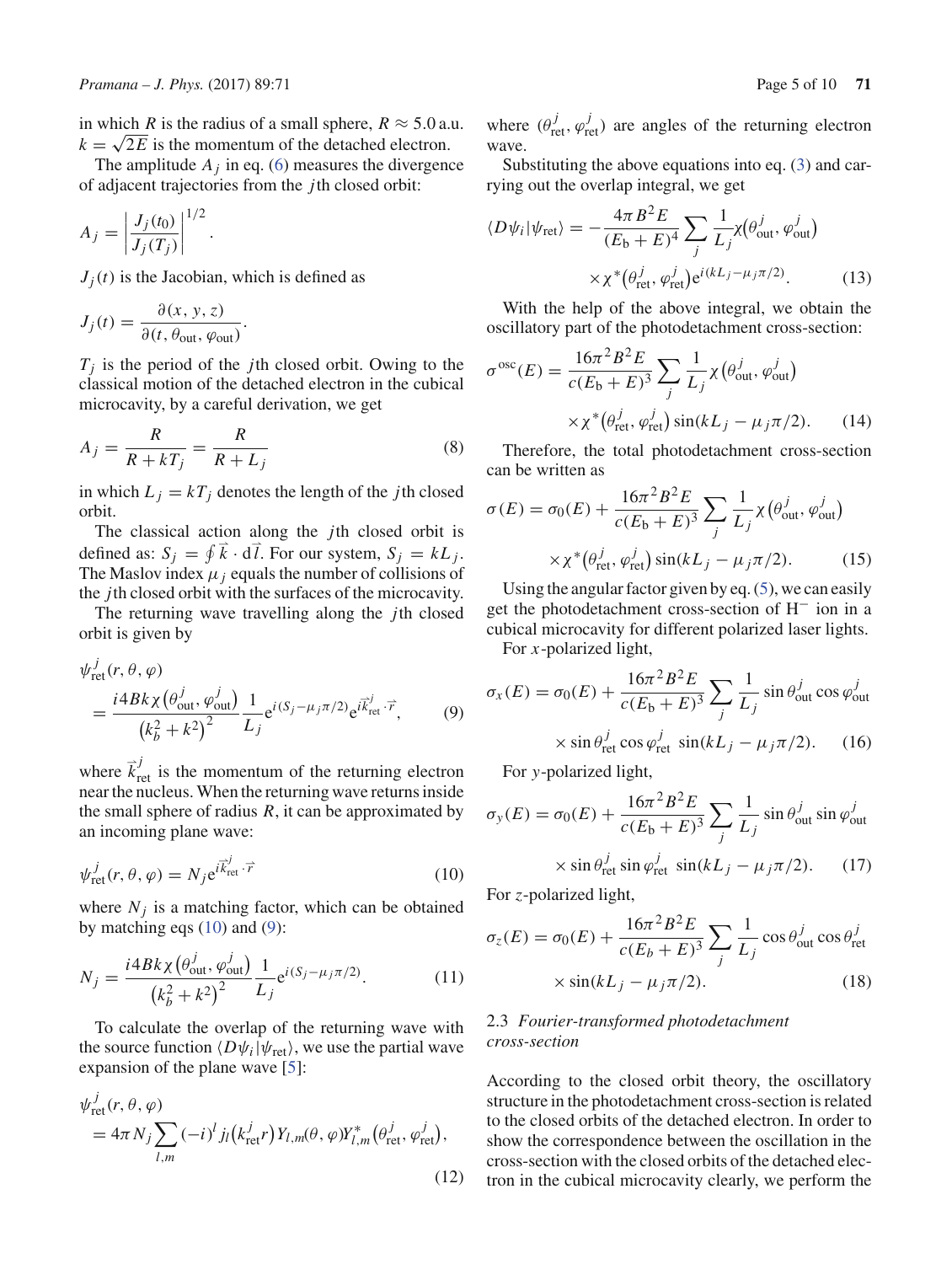Fourier transformation of the photodetachment crosssection. The Fourier transformation of the cross-section is defined as

$$
F(L') = \int_{k_1}^{k_2} [\sigma(E) - \sigma_0(E)] \exp(-ikL') dk, \qquad (19)
$$

where  $L'$  is the geometric length of the closed orbit of the detached electron. Through the calculation, we shall show the correspondence between the length of the closed orbit  $L'$  in the cubical microcavity and the peak in the Fourier-transformed photodetachment crosssection. Since  $F(L')$  takes complex values, we take  $|F(L')|^2$  in our calculation.

### **3. Results and discussion**

Using eqs  $(16)$ – $(18)$ , we calculate the total photodetachment cross-section of H− ion inside a cubical microcavity for different polarization laser light as a function of photon energy  $E_p = E + E_b$ . The results are shown in figures 3, 4 and 5. Compared with the smooth photodetachment cross-section without the microcavity, oscillatory structures appear in the cross-section inside the cubical microcavity. Figure 3 shows the total photodetachment cross-sections for different lengths of the closed orbits. The laser light is polarized along the *x*direction. In figure 3a, we calculate the photodetachment cross-section by including only those closed orbits with the length  $L \leq 500$  a.u. Oscillatory structures appear in the cross-section, but the oscillating amplitude and frequency are relatively small. As we increase the length of the closed orbit, the oscillatory structures in the total photodetachment cross-section become much more complex. Both the oscillating amplitude and the oscillating frequency in the cross-section become enlarged, the effect of the cubical microcavity becomes significant, as we can see from figures 3b and 3d clearly. The reasons can be interpreted as follows: From table 1, we find that as the length of the closed orbit  $L \leq 500$  a.u., closed orbits of only four detached electrons have contributions to the photodetachment cross-section. As we increase the length of the closed orbit, the number of closed orbits in the cubical microcavity increase correspondingly. As the length of the closed orbit *L* is increased to 1000 a.u., the number of the closed orbits of the detached electron is increased to 38. According to the closed orbit theory, each closed orbit contributes one oscillating term to the photodetachment cross-section. The more the number of closed orbits, the more oscillating terms appear in the crosssection, which makes the oscillatory structures in the total photodetachment cross-section become much more complex.

Figures 4 and 5 show the total photodetachment crosssections for the laser light polarized along *y* and *z* directions, respectively. We choose the lengths of the



**Figure 3.** Photodetachment cross-section of H− ion inside a cubical microcavity with different lengths of the closed orbit. The laser light is polarized along *x*-axis. (**a**)  $L \le 500$  a.u., (**b**)  $L \le 1000$  a.u., (**c**)  $L \le 1500$  a.u. and (**d**)  $L \le 2000$  a.u.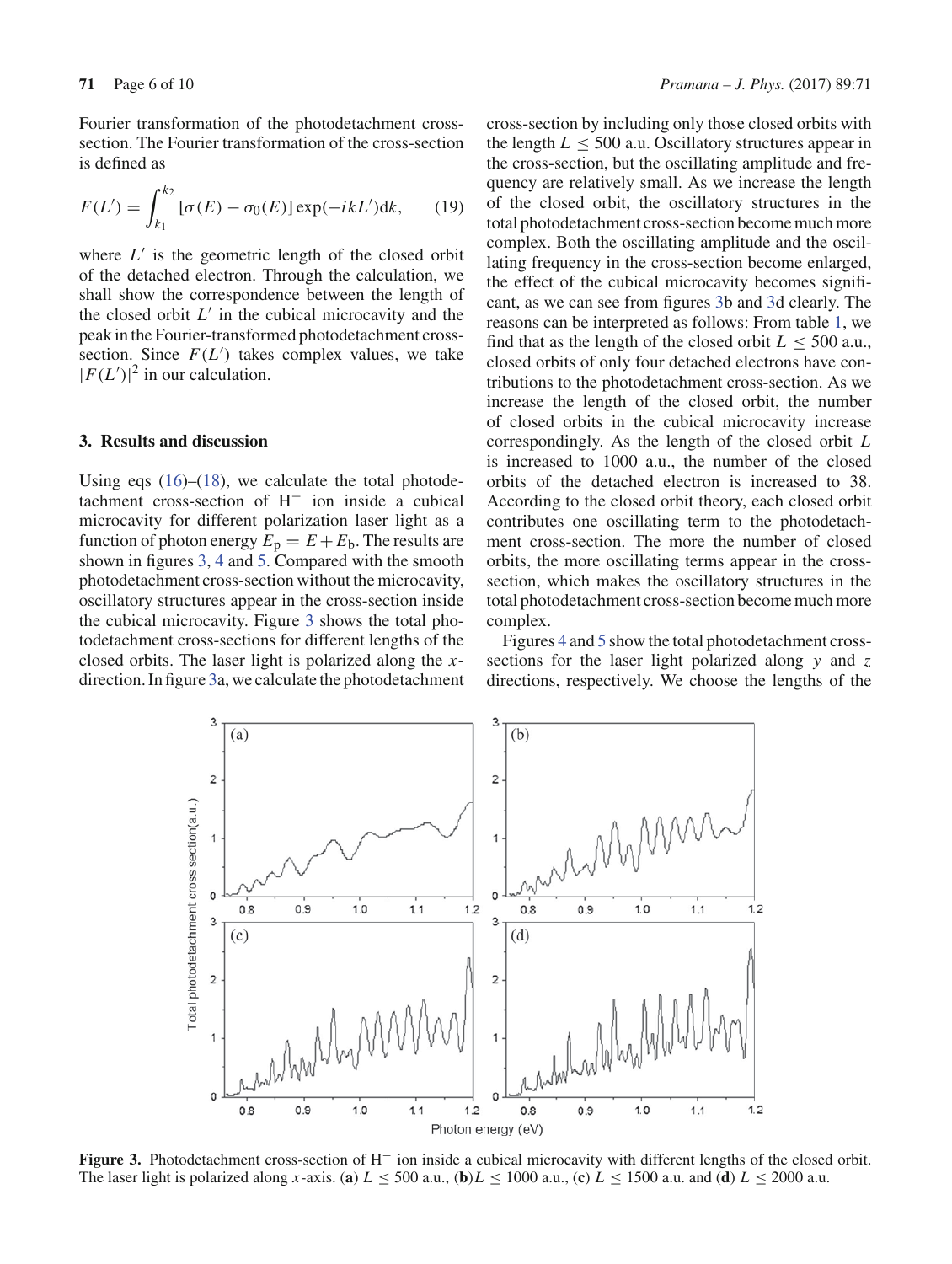

**Figure 4.** Photodetachment cross-section of H− ion inside a cubical microcavity with different lengths of the closed orbit. The laser light is polarized along *y*-axis. (**a**)  $L \le 500$  a.u., (**b**)  $L \le 1000$  a.u., (**c**)  $L \le 1500$  a.u. and (**d**)  $L \le 2000$  a.u.



**Figure 5.** Photodetachment cross-section of H− ion inside a cubical microcavity with different lengths of the closed orbit. The laser light is polarized along *z*-axis. (**a**)  $L \le 500$  a.u., (**b**)  $L \le 1000$  a.u., (**c**)  $L \le 1500$  a.u. and (**d**)  $L \le 2000$  a.u.

closed orbit the same as those given in figure 3. From these two figures, we still find that the oscillatory structures in the cross-section become complicated with the increase of the length of the closed orbit. However, by comparing figures 3, 4 and 5, we find that even though the closed orbits are the same for different polarized laser light, the oscillatory patterns are different in the *x*-polarization, *y*-polarization and *z*-polarization. Both the oscillating amplitude and the oscillating frequency in the cross-section are different. This suggests that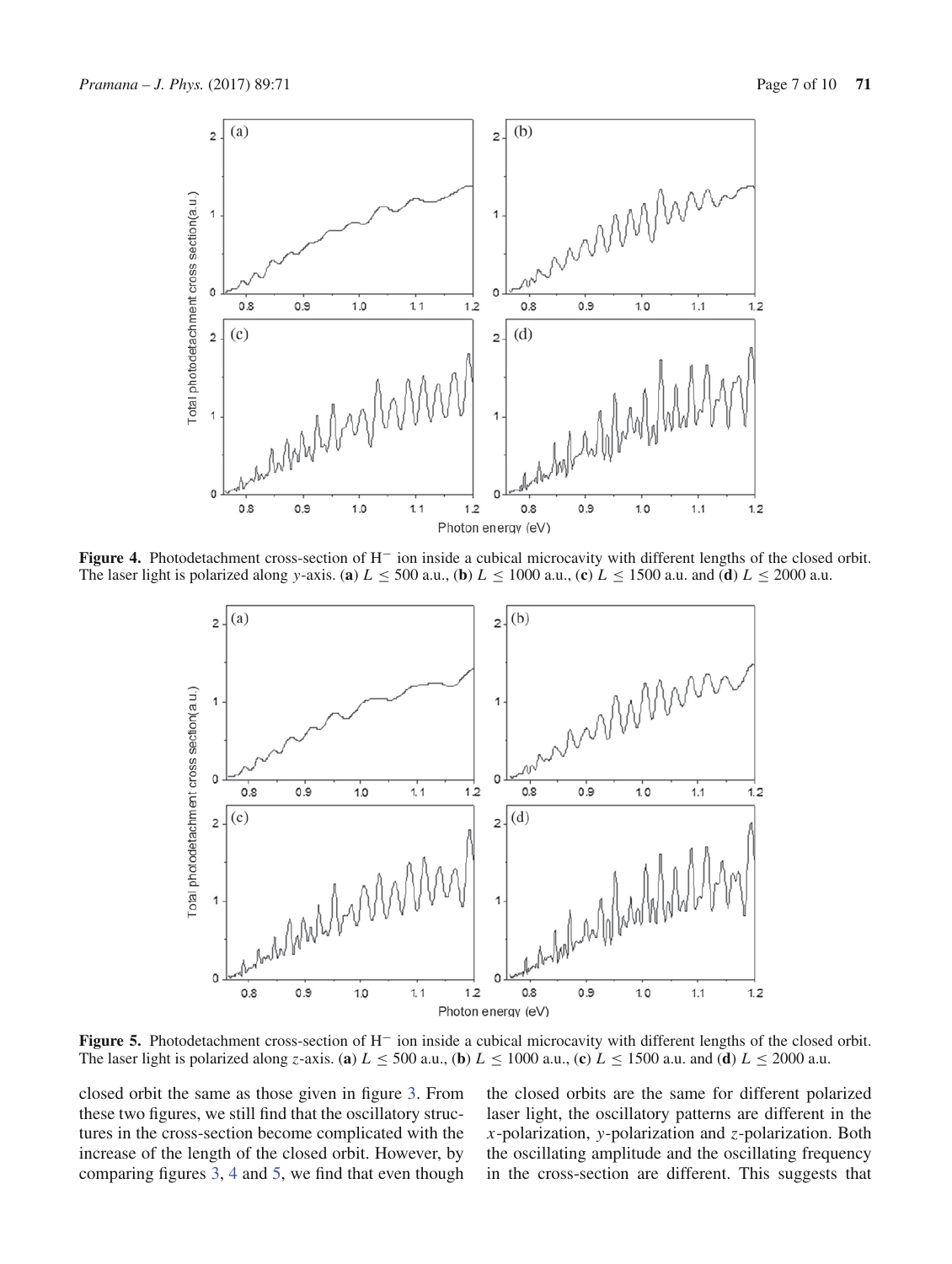

**Figure 6.** The oscillating cross-section of H<sup>−</sup> ion inside a cubical microcavity with the length of the closed orbit *L* ≤ 1000 a.u. (**a**) The laser light is polarized along *x*-axis, (**b**) the laser light is polarized along *y*-axis and (**c**) the laser light is polarized along *z*-axis.

the photodetachment cross-sections of H− ion inside a cubical microcavity depend strongly on the laser polarization. In order to show the dependence of the cross-section on the laser polarization clearly, we display only the oscillatory part of the cross-section for different polarized laser light. The results are shown in figure 6. We choose the length of the closed orbit  $L \leq 1000$  a.u. This figure suggests that the oscillating structure in the cross-section for *x*-polarized laser light is quite different from those cases for the *y*- and *z*-polarized laser light. The amplitude in the oscillating cross-section during *x*-polarization is relatively larger than during *y*- and *z*-polarizations. Besides, in figure 3a, the oscillation pattern is dominated by low-frequency oscillations; however, in figures 3b and 3c, for the *y*polarization and *z*-polarization, the oscillation structure appears to be dominated by high-frequency oscillations.

Next, we compare the photodetachment cross-section of H− ion inside a cubical microcavity with the case of the photodetachment inside a square microcavity [31]. We choose the length of the closed orbit  $L \leq 3000$  a.u., with the laser light polarized along *x*-direction. The result is given in figure 7. From this figure, we find that the oscillating structure of the crosssection in the cubical microcavity is more complex than in the square microcavity. Both the oscillating amplitude and frequency are larger than in the case of the photodetachment inside a square microcavity. The reason can be analysed as follows: For the photodetachment of H− ion inside a square microcavity, the movement of the detached electron is only limited in a two-dimensional plane, the closed orbit of the electron is denoted by two non-negative integers (*p*, *q*). However, for the photodetachment of H− ion inside a cubical microcavity, the movement of the detached electron is expanded to six planes, we use three non-negative integers (*p*, *q*, *m*) to denote the closed orbit of the electron. If  $m = 0$ , the movement of the detached electron is similar to the case of the square microcavity. As  $m > 0$ , the movement of the detached electron is extended to the three-dimensional space. Therefore, the number of closed orbits in cubical microcavity is much larger than in square microcavity. The more closed orbits there are, the more the returning waves are reflected by the microcavity. Thus, the interference effect between the returning waves travelling along the closed orbits with the outgoing waves becomes strong, which causes large oscillating amplitude and frequency for the photodetachment cross-section inside a cubical microcavity.

Finally, we calculate the Fourier-transformed photodetachment cross-section for the laser light polarized along the *x*-axis. In our calculation, we do not include all the possible orbits in order for the plot to remain distinguishable. We include only those closed orbits with  $1 \le p \le 10$ ,  $1 \le q \le 10$  and  $1 \le m \le 10$ , the length of the closed orbit  $L \leq 1000$  a.u. The result is given in figure 8. A series of peaks appear in the Fouriertransformed photodetachment cross-section and each peak corresponds to the length of one close orbit of the detached electron. From table 1, we find that as  $L \leq 1000$  a.u., there are altogether 38 closed orbits of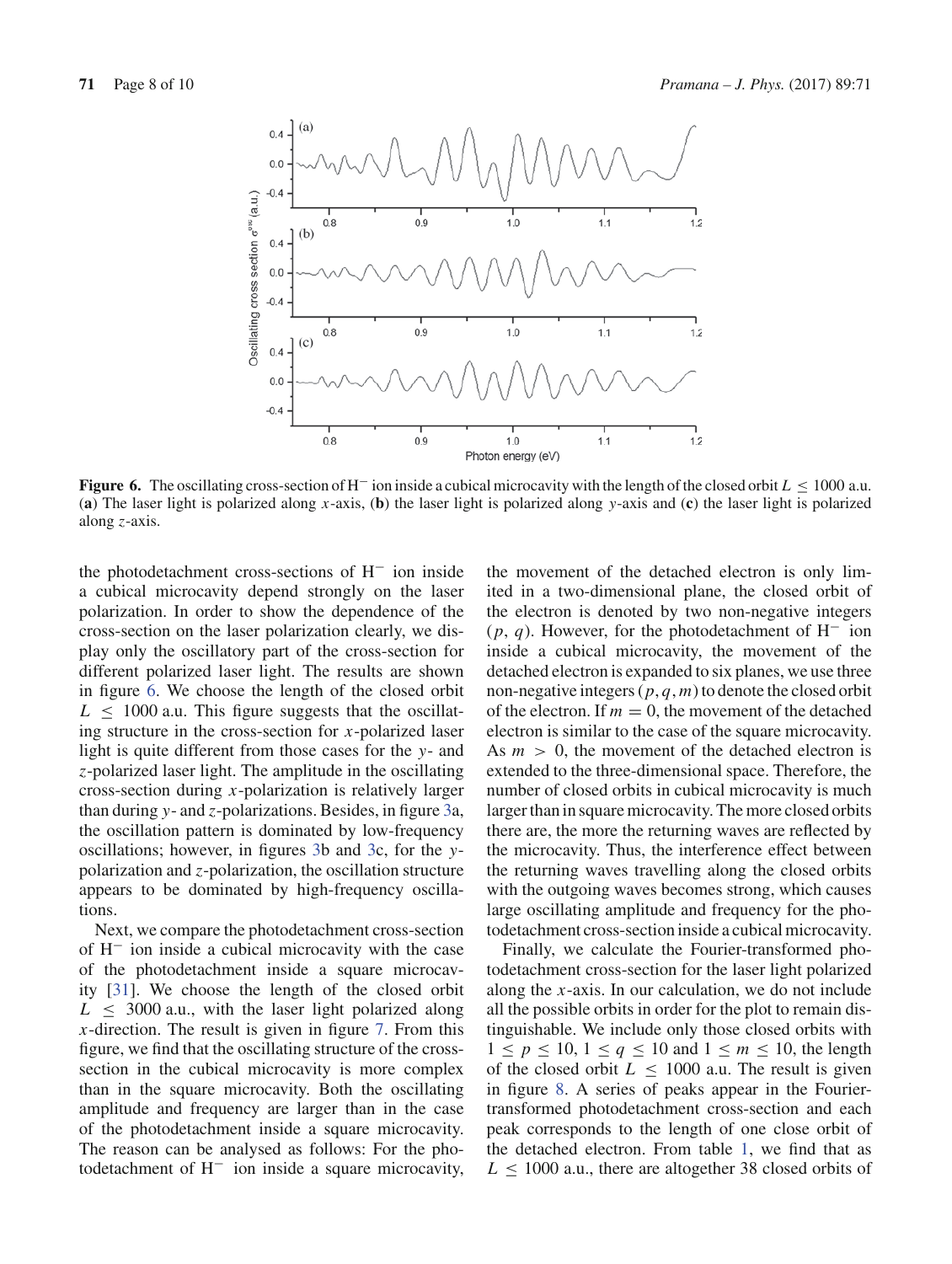

**Figure 7.** Comparison of the photodetachment cross-section of H− inside a cubical microcavity with the case of the photodetachment inside a square microcavity. The length of the closed orbit  $L \leq 3000$  a.u. and the laser light is polarized along *x*-direction. The black line denotes the photodetachment cross-section of H<sup>−</sup> inside a cubical microcavity, while the red line denotes the photodetachment cross-section inside a square microcavity.



**Figure 8.** Fourier-transformed cross-section of H− inside a cubical microcavity. Some typical closed orbits are shown beside the peaks.

the detached electron. However, some closed orbits have the same length, and there are only 12 closed orbits with different lengths. Correspondingly, there are 12 peaks in the Fourier-transformed cross-section corresponding to the length of the closed orbits of the detached electron. For example, the first peak at  $L' \approx 346$  a.u. corresponds to the length of the  $(1,1,1)$  closed orbit; the second peak at  $L' \approx 490$  a.u. corresponds to the length of the (1,1,2),  $(1,2,1)$  or the  $(2,1,1)$  closed orbit, etc. Some typical closed orbits are shown beside each peak.

## **4. Conclusions**

We have studied the photodetachment of H− ion inside a three-dimensional cubical microcavity by means of the closed orbit theory. An analytical formula for calculating the photodetachment cross-section of this system for different polarized laser light is put forward. Then we calculated the photodetachment cross-section of this system. Results of our calculation suggest that the photodetachment cross-section has a strong dependence on